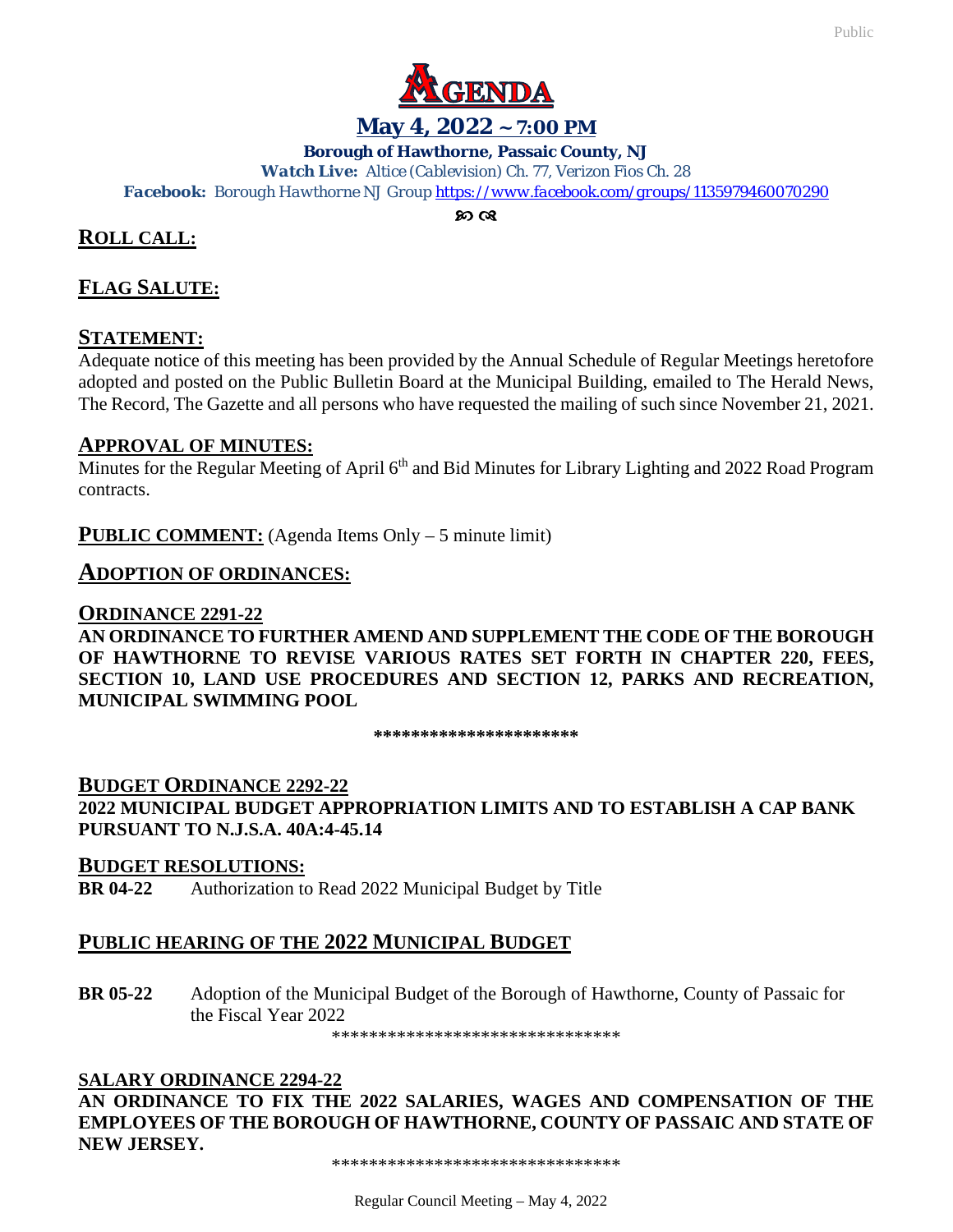# **ADMINISTRATIVE AGENDA PRESENTED BY MAYOR LANE**

PROCLAMATION:



#### PRESENTATION: *2021 Community Traffic Safety Bronze Award* **\*\*\*\*\*\*\*\*\*\*\*\*\*\*\*\*\*\*\*\*\*\*\***

**REPORTS:**

Borough Attorney Michael J. Pasquale Borough Engineer Dr. Stephen T. Boswell Borough Administrator Eric Maurer Borough Clerk Lori Fernandez

**\*\*\*\*\*\*\*\*\*\*\*\*\*\*\*\*\*\*\*\*\*\***

# **INTRODUCTION OF ORDINANCES:** None.

# **RESOLUTIONS:**

## **CONSENT AGENDA: R 74-22 through R 85-22:**

- R 74-22 Refund of Water Account Overpayment
- R 75-22 Engineering Services for Lafayette Avenue Sewer Design
- R 76-22 Engineering Services for Roller Hockey Rink Design, Phase I
- R 77-22 Engineering Services for Security Camera Installation
- R 78-22 Purchase of Ford Ranger for DPW
- R 79-22 Purchase of Mason Dump for DPW
- R 80-22 Join Hunterdon County Education COOP
- R 81-22 Purchase Turf Tractor
- R 82-22 Purchase Police Interceptor
- R 83-22 Telecommunications Services, Phase II, Allegiant
- R 84-22 Award 2022 Road Improvement Program
- R 85-22 Re-Pledging Support of Sustainable Land Use Practices 2022

# **REPORTS OF SPECIAL COUNCIL COMMITTEES**

# **CORRESPONDENCE: None.**

**BILLS**:

**PUBLIC COMMENT:**